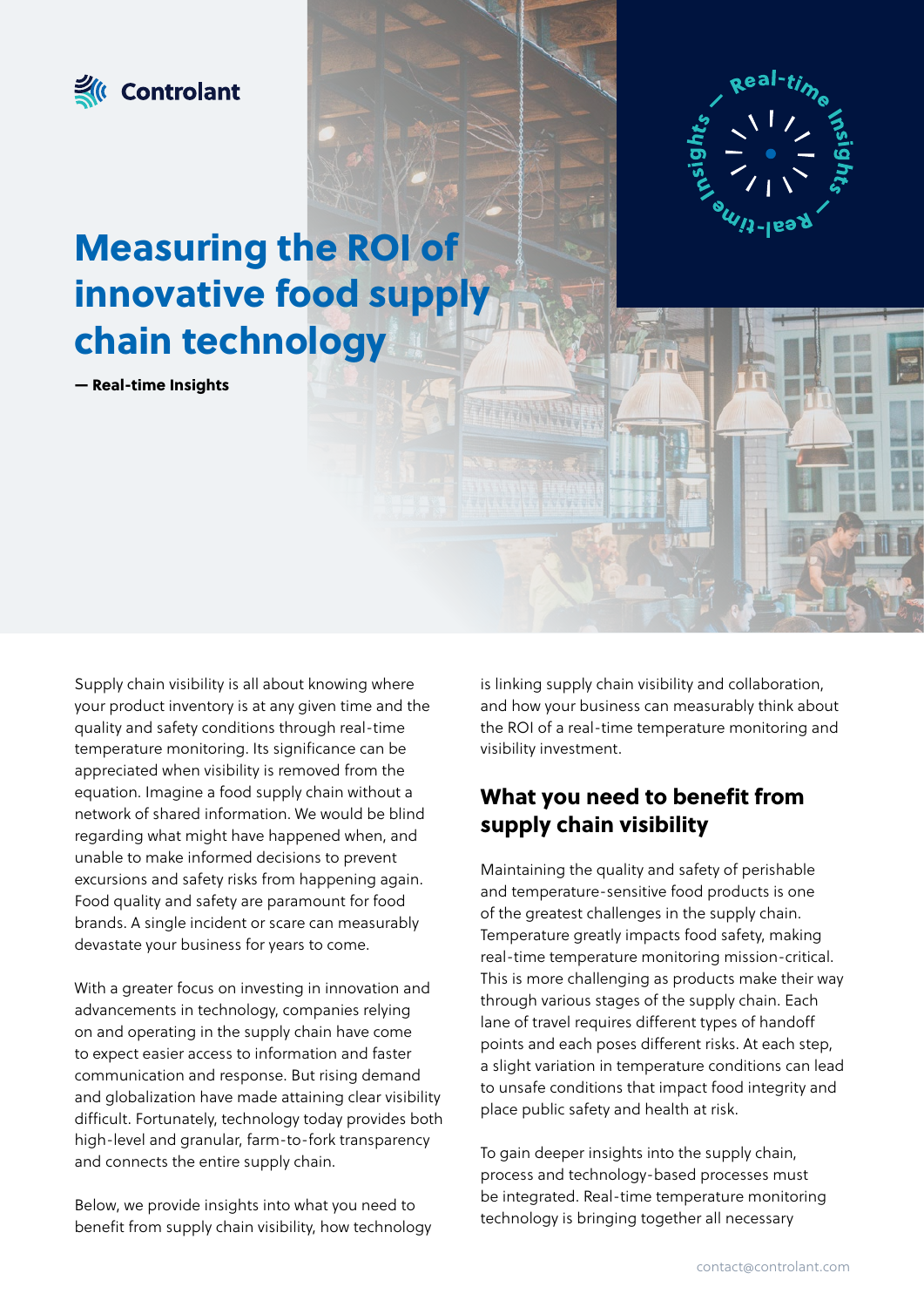players—suppliers, carriers, warehouses, hubs, and service providers—along with the language barriers, various transportation modes, and various IT systems—together to help you create a cohesive, meaningful overview of your supply chain.



Controlant's Internet of Things (IoT) data loggers collect and send mission-critical supply chain data, connecting time, temperature, and location data together, to a cloud-enabled software platform for products as they move through the supply chain. Data for a single shipment or the entire supply chain can be viewed on-demand. Operational services, including 24/7 monitoring and response, provide control-tower visibility and proactive response to your temperature alerts. IoT logger management services help reduce costs and ensure the technology program can successfully scale across your supply chain.

Having key players in the supply chain working together through a centralized platform results in greater flexibility in how data is accessed. Data is no longer available to an upstream or downstream partner at the end of a shipment, but instead, is available at any time to anyone who needs it. When everyone works together to build and use supply chain data, the quality of that data improves, and the industry improves altogether.



To maximize transparency, process and technology need to be transferred across the supply chain. Internet of Things (IoT) technology today can move with products as they travel throughout the supply chain, sending data in real-time to a cloud-enabled software platform. To implement this visibility technology, organizations must work with and understand the logistical processes of upstream and downstream partners to establish uniformity through the standardization of these processes.

It is important in this context to have well-defined role concepts that are backed by rights and responsibilities. This ensures that all parties have access to the data they should have access to, rather than to information they do not need to see.

By defining rules and automated process monitoring of these rules, we shift the supply chain from a reactive one to a proactive one. The result is a more reliable and safer supply chain, where the collective data provides insights on supply chain performance, including points of interest (airports, harbors, lanes), and supplier and logistics partner performance, and stakeholders can drive continuous improvement. Data can provide useful insights on the best way to ship products during a particular time of the year in order to prevent risk, reduce delivery time, and improve shelf life.

## The link between real-time supply chain visibility and collaboration

You cannot have collaboration without supply chain visibility, but visibility depends on collaboration. The interdependency of these two elements of successful supply chain management is obvious: efficient collaboration yields better results and information. Data can be provided to mitigate risk and drive continuous improvement throughout the supply chain.

By adding data to a centralized platform, you make it possible for stakeholders to view data, identify and mitigate risk, and take the appropriate actions based on the data. This, in turn, enables more efficient personnel and processes at loading docks or crossfunctioning facilities, for example.

Visibility and the ability to proactively respond to supply chain risk identified through data prevents stock outages and their downstream effects. Bit by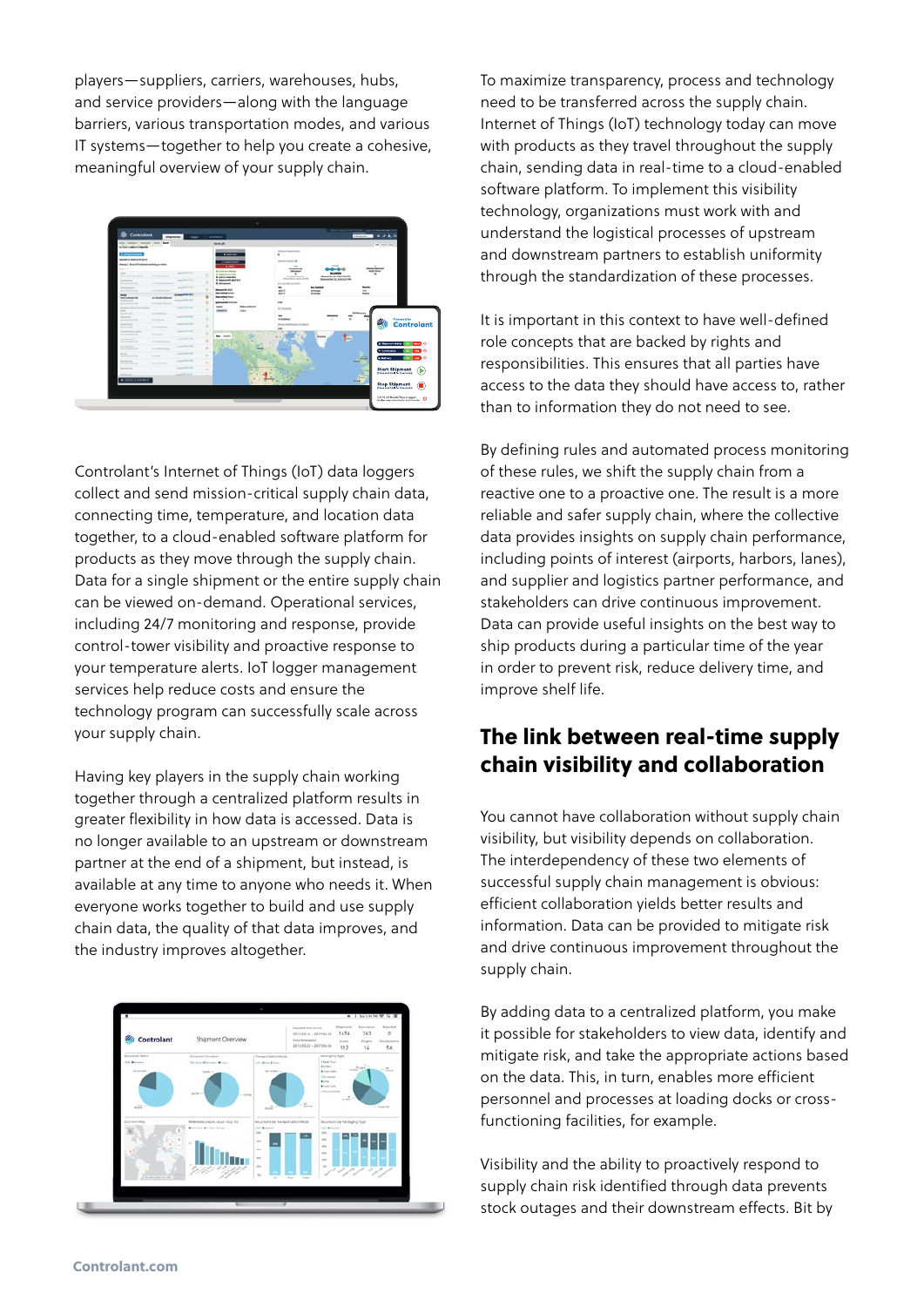bit, as the process unfolds, the data is continually augmented and validated by the system. This generates a reliable pool of data that offers maximum supply chain efficiency and risk reduction.

## Lessons learned from the pharmaceutical supply chain

The food supply chain can take heed from the pharmaceutical supply chain, where, for decades, regulations have required strict temperature control and reporting of drugs and vaccine products, around 80 percent of the total biopharmaceutical supply chain.

Pharmaceutical manufacturers are realizing an annualized return on investment in the tens of millions of dollars, when factoring the reduction in product and operational waste, in addition to reduced insurance costs and overall efficiency improvements. Operational costs have been reported to range from \$3,000 to \$10,000 for each investigation, at a per-incident average of approximately \$6,500. Those operational costs add up to several tens of millions of dollars annually for a single enterprise.

Through real-time temperature monitoring, enterprises are able to reduce load rejections to zero, substantially decrease the number of excursions that require investigation, and manage their shipments by exception. Time, temperature, and location data aids in root cause analyses to determine what happened and where so that corrective action can be taken.

Real-time temperature monitoring and visibility technology provide demonstrable benefits for logistics and procurement, quality teams, suppliers, logistics partners, and insurers. The aggregated benefits add up on the business level, where the tens of millions of dollars saved can be invested in innovation and other growth initiatives.

#### Calculating the benefits of real-time  $-$  ROI in the tens of \$ millions within the first 1-2 years.

#### Logistics

- No stockouts
- Decrease in storage costs with shorter release times
- Decrease in spending on packaging material

#### Quality

- Decrease in excursions and complete visibility
- Decrease in investigation time
- Full compliance and enhanced patient safety

#### Insurance

• Decrease in risk = decrease in insurance premiums

#### Supply chain

- Improvements based on data
- Standardized KPI's for vendor performance

#### Wastage

70% decrease in product waste

## Measuring the ROI of real-time technology

Real-time temperature monitoring solutions offer similar benefits to the food industry. To consider the return on investment in a real-time temperature monitoring program, there are direct and indirect costs to consider. Both recurring savings and perdisruption savings can directly impact a brand's reputation, market share, and growth potential.

A basic ROI formula is:

#### ROI = an aggregate of Recurring Savings + Per Disruption Savings

where

- Recurring Savings = Manual Resources Savings + Insurance Savings + Procurement **Savings**
- Per Disruption Savings = Crisis Containment + Inventory Cost

Recurring savings include the costs of manual entry that arise in the supply chain, as well as the costs of human error. A data logger that requires manual handling, such as pressing a Start or Stop button, or that requires that data be manually retrieved from the device, increase time and costs spent, which can otherwise be spent elsewhere. Manual temperature loggers provide limited visibility, which means less actionable data to leverage to proactively protect and control the supply chain.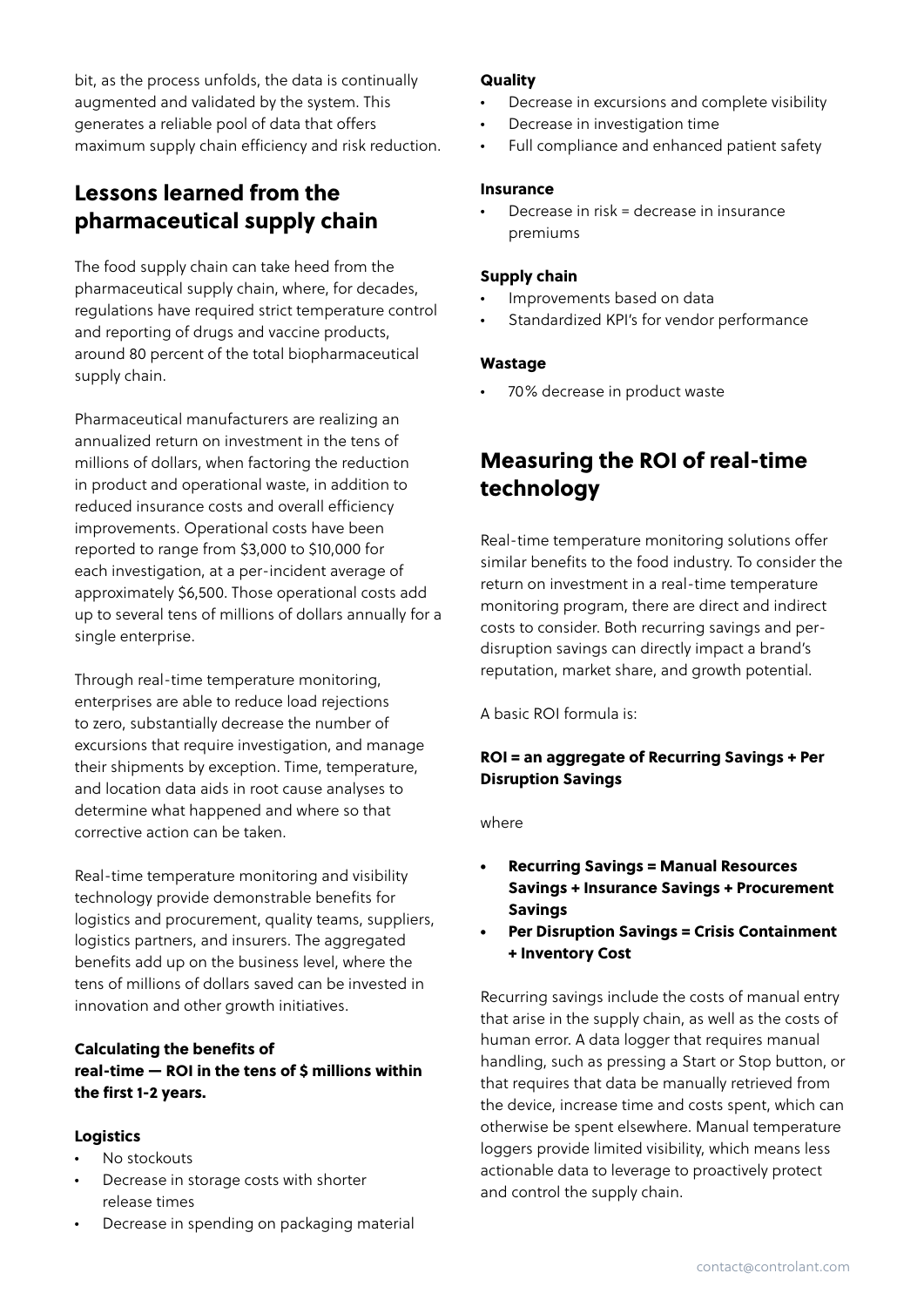For every load lost, another must be sourced. Who pays for it? Having access to the supply chain through real-time data means that businesses can avoid having some of those difficult discussions with their logistics partners, carriers, and insurers. The data simply speaks for itself.

The ROI of real-time temperature monitoring adds up:

- Protecting brand integrity: Product quality, safety, and freshness impact customer loyalty, brand reputation, and a business's bottom line.
- Reducing temperature excursions: Realtime visibility enables businesses to proactively prevent product waste and the downstream effects of a stock outage.
- Limiting time spent on quality review: With an automated supply chain, data is available earlier on. Quality teams need only to focus their time on the problem shipments.
- Improving supply chain efficiency and **performance:** Complete visibility over the entire cold chain drives better decision making. Businesses focus only on what matters.
- Preserving shareholder value: Every disruption results in lost shareholder value. How long that loss lasts for depends on the severity. Real-time visibility helps prevent it altogether.
- Improving margins and growth: Over time, the direct and indirect savings deliver exponential ROI, enabling enterprises to focus their resources on innovation and growth.

## Cold chain, the Internet of Things, and supply chain visibility of tomorrow

The strength of your brand and business depends on the strength of your supply chain. The greater you can see into your supply chain, the greater your ability to proactively protect your customers and business, make the right decisions, and improve margins by driving down costs in the supply chain. Innovating your brand extends to your supply chain. Through the digitization of cold chain logistics, we

are creating a world that will bring together endto-end supply chain data, including from trucks, warehouses, distribution centers, and onsite cooling storage units.

Today, much of your supply chain data is likely unstructured and difficult to leverage. Your business may be using track-and-trace software technology in addition to a quality management system, enterprise resource planning tool, and other technology. How do you feed all of this data together in a way that makes sense?

By collecting your sources of data into a centralized platform, your business can gain control towerlike visibility over your supply chain, with real-time, actionable data and insights that can facilitate direct improvements.

Your business model may, first and foremost, focus on customer service, but your supply chain is the backbone of your business. Innovation shouldn't be limited to the four walls of your operations.

## Try a pilot

Contact us to learn more or to get started with a custom pilot tailored to your business objectives. We would be happy to walk you through our solutions. contact@controlant.com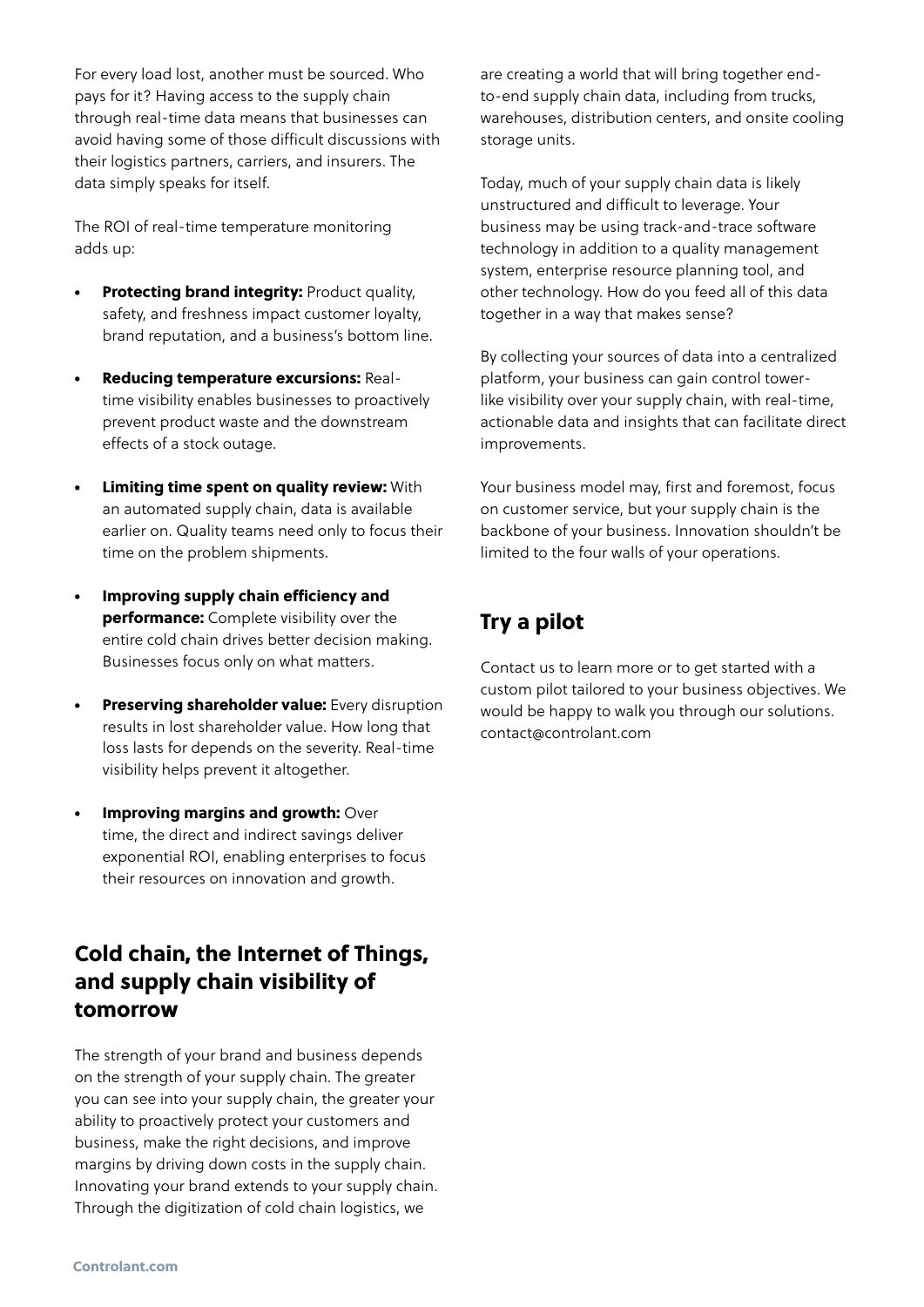